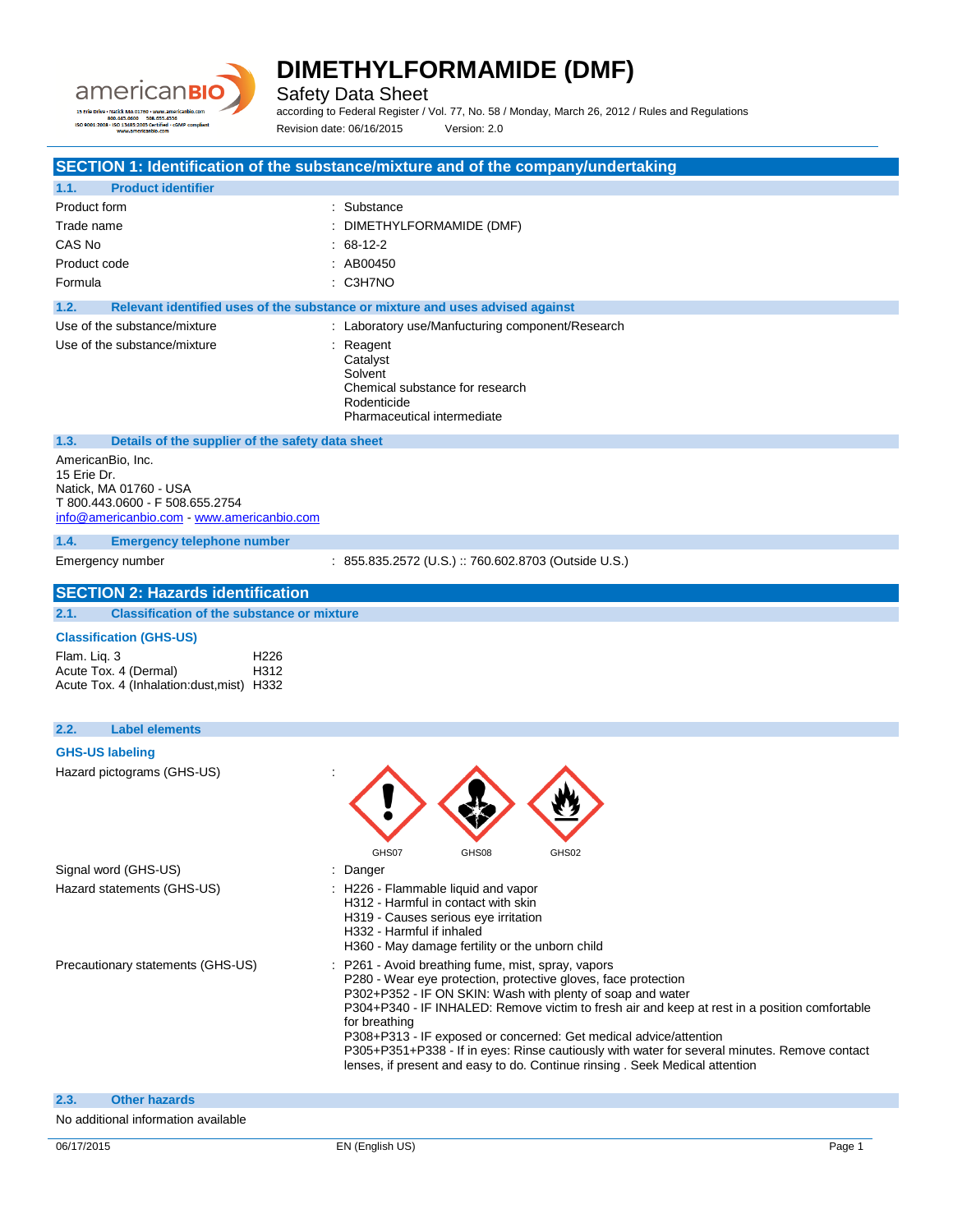Safety Data Sheet

according to Federal Register / Vol. 77, No. 58 / Monday, March 26, 2012 / Rules and Regulations

### **2.4. Unknown acute toxicity (GHS-US)**

### No data available

## **SECTION 3: Composition/information on ingredients**

| 3.1.<br>Substance                             |                           |               |                                                                                                     |
|-----------------------------------------------|---------------------------|---------------|-----------------------------------------------------------------------------------------------------|
| <b>Name</b>                                   | <b>Product identifier</b> | $\frac{9}{6}$ | <b>Classification (GHS-US)</b>                                                                      |
| DIMETHYLFORMAMIDE (DMF)<br>(Main constituent) | (CAS No) 68-12-2          | 100           | Flam. Lig. 3, H226<br>Acute Tox. 4 (Dermal), H312<br>Acute Tox. 4 (Inhalation: dust. mist).<br>H332 |

Full text of H-phrases: see section 16

## **3.2. Mixture**

Not applicable

| <b>SECTION 4: First aid measures</b>                                |                                                                                                                                                                                                                                                                                                                                                                                                                                                                                                                                                                                                                                                                                                                                               |
|---------------------------------------------------------------------|-----------------------------------------------------------------------------------------------------------------------------------------------------------------------------------------------------------------------------------------------------------------------------------------------------------------------------------------------------------------------------------------------------------------------------------------------------------------------------------------------------------------------------------------------------------------------------------------------------------------------------------------------------------------------------------------------------------------------------------------------|
| 4.1.<br><b>Description of first aid measures</b>                    |                                                                                                                                                                                                                                                                                                                                                                                                                                                                                                                                                                                                                                                                                                                                               |
| First-aid measures general                                          | Check the vital functions. Unconscious: maintain adequate airway and respiration. Respiratory<br>arrest: artificial respiration or oxygen. Cardiac arrest: perform resuscitation. Victim conscious with<br>laboured breathing: half-seated. Victim in shock: on his back with legs slightly raised. Vomiting:<br>prevent asphyxia/aspiration pneumonia. Prevent cooling by covering the victim (no warming up).<br>Keep watching the victim. Give psychological aid. Keep the victim calm, avoid physical strain.<br>Depending on the victim's condition: doctor/hospital. Never give alcohol to drink. Never give<br>anything by mouth to an unconscious person. If you feel unwell, seek medical advice (show the<br>label where possible). |
| First-aid measures after inhalation                                 | Remove the victim into fresh air. Respiratory problems: consult a doctor/medical service. Assure<br>fresh air breathing. Allow the victim to rest. Remove to fresh air and keep at rest in a position<br>comfortable for breathing. Call a POISON CENTER/doctor/physician if you feel unwell.                                                                                                                                                                                                                                                                                                                                                                                                                                                 |
| First-aid measures after skin contact                               | Wash immediately with lots of water. Soap may be used. Take victim to a doctor if irritation<br>persists. Remove/Take off immediately all contaminated clothing. Rinse skin with water/shower.<br>Immediately call a POISON CENTER or doctor/physician. Specific measures (see Consult a<br>doctor/medical service on this label). Wash with plenty of soap and water. Wash contaminated<br>clothing before reuse.                                                                                                                                                                                                                                                                                                                            |
| First-aid measures after eye contact                                | Rinse immediately with plenty of water. Do not apply neutralizing agents. Take victim to an<br>ophthalmologist if irritation persists. Rinse immediately with plenty of water. Obtain medical<br>attention if pain, blinking or redness persist.                                                                                                                                                                                                                                                                                                                                                                                                                                                                                              |
| First-aid measures after ingestion                                  | Rinse mouth with water. Immediately after ingestion: give lots of water to drink. Do not give<br>milk/oil to drink. Do not induce vomiting. Give activated charcoal. Call Poison Information Centre<br>(www.big.be/antigif.htm). Consult a doctor/medical service if you feel unwell. Ingestion of large<br>quantities: immediately to hospital. Rinse mouth. Do NOT induce vomiting. Obtain emergency<br>medical attention.                                                                                                                                                                                                                                                                                                                  |
| 4.2.<br>Most important symptoms and effects, both acute and delayed |                                                                                                                                                                                                                                                                                                                                                                                                                                                                                                                                                                                                                                                                                                                                               |
| Symptoms/injuries after inhalation                                  | EXPOSURE TO HIGH CONCENTRATIONS: Coughing. Nausea. Vomiting. Abdominal pain.<br>Dizziness. Excited/restless. High arterial pressure. Feeling of weakness. Enlargement/affection<br>of the liver. Danger of serious damage to health by prolonged exposure through inhalation.<br>Harmful if inhaled.                                                                                                                                                                                                                                                                                                                                                                                                                                          |
| Symptoms/injuries after skin contact                                | Slight irritation. Dry skin. Symptoms similar to those listed under inhalation. Repeated exposure<br>to this material can result in absorption through skin causing significant health hazard. Harmful in<br>contact with skin.                                                                                                                                                                                                                                                                                                                                                                                                                                                                                                               |
| Symptoms/injuries after eye contact                                 | : Irritation of the eye tissue. Conjunctivitis. Inflammation/damage of the eye tissue.                                                                                                                                                                                                                                                                                                                                                                                                                                                                                                                                                                                                                                                        |
| Symptoms/injuries after ingestion                                   | No data available.                                                                                                                                                                                                                                                                                                                                                                                                                                                                                                                                                                                                                                                                                                                            |
| Chronic symptoms                                                    | ON CONTINUOUS/REPEATED EXPOSURE/CONTACT: Tingling/irritation of the skin. Skin<br>rash/inflammation. Headache. Gastrointestinal complaints. Loss of appetite. Risk of testicular<br>tumors. Possible premature birth. Cardiac and blood circulation effects. Promotes the clotting of<br>blood.                                                                                                                                                                                                                                                                                                                                                                                                                                               |

**4.3. Indication of any immediate medical attention and special treatment needed**

No additional information available

|            | <b>SECTION 5: Firefighting measures</b> |                                                                                                                                                        |     |
|------------|-----------------------------------------|--------------------------------------------------------------------------------------------------------------------------------------------------------|-----|
| 5.1.       | <b>Extinguishing media</b>              |                                                                                                                                                        |     |
|            | suitable extinguishing media            | : Preferably: alcohol resistant foam. Water spray. Polyvalent foam. BC powder. Carbon dioxide.<br>Foam. Dry powder. Carbon dioxide. Water spray. Sand. |     |
|            | Unsuitable extinguishing media          | : Solid water jet ineffective as extinguishing medium. Do not use a heavy water stream.                                                                |     |
| 06/17/2015 |                                         | EN (English US)                                                                                                                                        | 2/9 |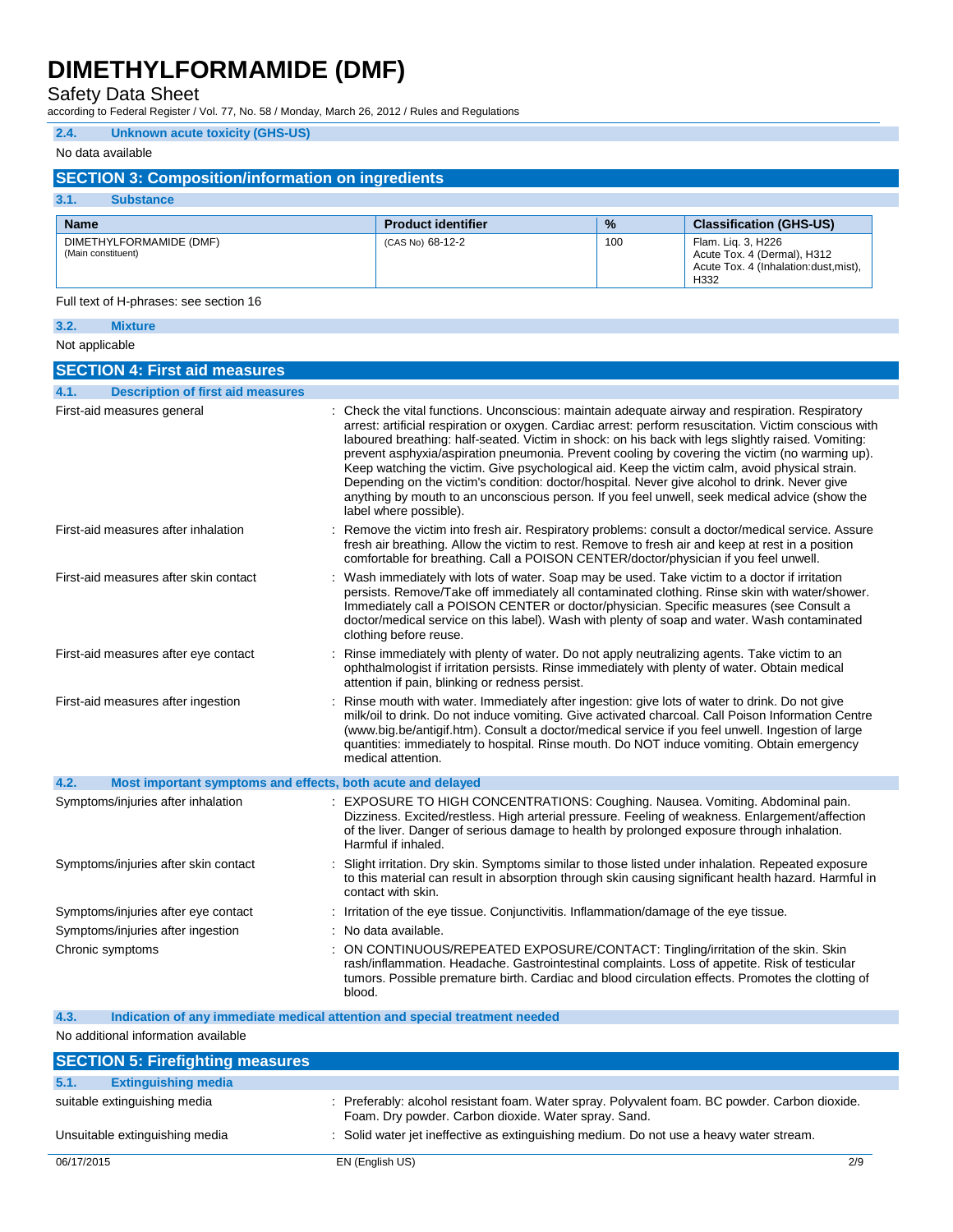Safety Data Sheet

according to Federal Register / Vol. 77, No. 58 / Monday, March 26, 2012 / Rules and Regulations

| 5.2.             | Special hazards arising from the substance or mixture               |                                                                                                                                                                                                                                                                                                                                                                                                                                                                          |
|------------------|---------------------------------------------------------------------|--------------------------------------------------------------------------------------------------------------------------------------------------------------------------------------------------------------------------------------------------------------------------------------------------------------------------------------------------------------------------------------------------------------------------------------------------------------------------|
| Fire hazard      |                                                                     | : DIRECT FIRE HAZARD. Material presenting a fire hazard. INDIRECT FIRE HAZARD.<br>Temperature above flashpoint: higher fire/explosion hazard. Reactions involving a fire hazard:<br>see "Reactivity Hazard". Flammable liquid and vapor.                                                                                                                                                                                                                                 |
| Explosion hazard |                                                                     | INDIRECT EXPLOSION HAZARD. Reactions with explosion hazards: see "Reactivity Hazard".<br>May form flammable/explosive vapor-air mixture.                                                                                                                                                                                                                                                                                                                                 |
| Reactivity       |                                                                     | Decomposes slowly on exposure to water (moisture): release of highly flammable gases/vapours<br>(dimethylamine) and release of corrosive products (formic acid). On heating: release of highly<br>flammable gases/vapours (dimethylamine). On burning: release of toxic and corrosive<br>gases/vapours (nitrous vapours, carbon monoxide - carbon dioxide). Violent to explosive reaction<br>with many compounds e.g.: with (strong) oxidizers and with (some) halogens. |
| 5.3.             | <b>Advice for firefighters</b>                                      |                                                                                                                                                                                                                                                                                                                                                                                                                                                                          |
|                  | Precautionary measures fire                                         | Exposure to fire/heat: keep upwind. Exposure to fire/heat: consider evacuation. Exposure to<br>fire/heat: seal off low-lying areas. Exposure to fire/heat: have neighbourhood close doors and<br>windows.                                                                                                                                                                                                                                                                |
|                  | Firefighting instructions                                           | Cool tanks/drums with water spray/remove them into safety. Do not move the load if exposed to<br>heat. Dilute toxic gases with water spray. Take account of toxic fire-fighting water. Use water<br>moderately and if possible collect or contain it. Use water spray or fog for cooling exposed<br>containers. Exercise caution when fighting any chemical fire. Avoid (reject) fire-fighting water to<br>enter environment.                                            |
|                  | Protection during firefighting                                      | Heat/fire exposure: compressed air/oxygen apparatus. Do not enter fire area without proper<br>protective equipment, including respiratory protection.                                                                                                                                                                                                                                                                                                                    |
|                  | <b>SECTION 6: Accidental release measures</b>                       |                                                                                                                                                                                                                                                                                                                                                                                                                                                                          |
| 6.1.             | Personal precautions, protective equipment and emergency procedures |                                                                                                                                                                                                                                                                                                                                                                                                                                                                          |
|                  | General measures                                                    | : Remove ignition sources. Use special care to avoid static electric charges. No naked lights. No<br>smoking.                                                                                                                                                                                                                                                                                                                                                            |
| 6.1.1.           | For non-emergency personnel                                         |                                                                                                                                                                                                                                                                                                                                                                                                                                                                          |
|                  | Protective equipment                                                | : Gloves. Face-shield. Protective clothing.                                                                                                                                                                                                                                                                                                                                                                                                                              |
|                  | Emergency procedures                                                | Mark the danger area. No naked flames. Avoid ingress of water in the containers. Wash<br>contaminated clothes. Evacuate unnecessary personnel.                                                                                                                                                                                                                                                                                                                           |
| 6.1.2.           | For emergency responders                                            |                                                                                                                                                                                                                                                                                                                                                                                                                                                                          |
|                  | Protective equipment                                                | Equip cleanup crew with proper protection.                                                                                                                                                                                                                                                                                                                                                                                                                               |
|                  | Emergency procedures                                                | : Ventilate area.                                                                                                                                                                                                                                                                                                                                                                                                                                                        |
| 6.2.             | <b>Environmental precautions</b>                                    |                                                                                                                                                                                                                                                                                                                                                                                                                                                                          |
|                  |                                                                     | Prevent soil and water pollution. Prevent spreading in sewers. Prevent entry to sewers and public waters. Notify authorities if liquid enters sewers or                                                                                                                                                                                                                                                                                                                  |

و in sewers. Prevent entry to sewers and public waters. Notify authorities if liquid enters sewers or public waters.

| Methods and material for containment and cleaning up<br>6.3. |                                                                                                                                                                                                                                                                                                                                                                                                                                                                                                         |
|--------------------------------------------------------------|---------------------------------------------------------------------------------------------------------------------------------------------------------------------------------------------------------------------------------------------------------------------------------------------------------------------------------------------------------------------------------------------------------------------------------------------------------------------------------------------------------|
| For containment                                              | : Contain released substance, pump into suitable containers. Plug the leak, cut off the supply.<br>Dam up the liquid spill. Heating: dilute combustible gas/vapour with water curtain.                                                                                                                                                                                                                                                                                                                  |
| Methods for cleaning up                                      | : Take up liquid spill into inert absorbent material, e.g.: dry sand/earth/vermiculite. Scoop<br>absorbed substance into closing containers. Carefully collect the spill/leftovers. Clean<br>contaminated surfaces with an excess of water. Take collected spill to manufacturer/competent<br>authority. Wash clothing and equipment after handling. Soak up spills with inert solids, such as<br>clay or diatomaceous earth as soon as possible. Collect spillage. Store away from other<br>materials. |
|                                                              |                                                                                                                                                                                                                                                                                                                                                                                                                                                                                                         |

#### **6.4. Reference to other sections**

See Heading 8. Exposure controls and personal protection.

| <b>SECTION 7: Handling and storage</b>       |                                                                            |
|----------------------------------------------|----------------------------------------------------------------------------|
| 7.1.<br><b>Precautions for safe handling</b> |                                                                            |
| Additional hazards when processed            | : Handle empty containers with care because residual vapors are flammable. |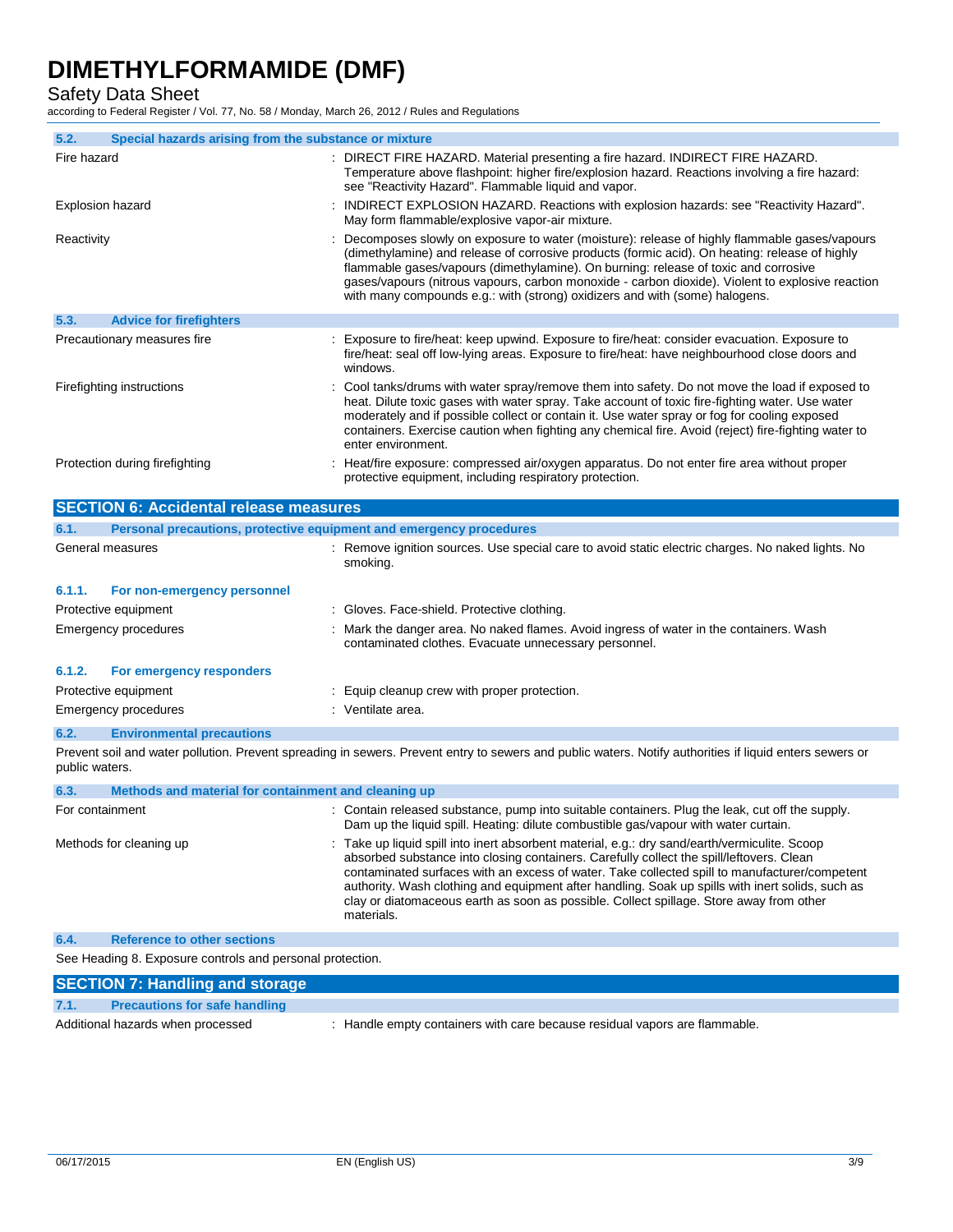Safety Data Sheet

according to Federal Register / Vol. 77, No. 58 / Monday, March 26, 2012 / Rules and Regulations

| Precautions for safe handling                                        | : Comply with the legal requirements. Remove contaminated clothing immediately. Clean<br>contaminated clothing. Keep the substance free from contamination. Thoroughly clean/dry the<br>installation before use. Do not discharge the waste into the drain. Use earthed equipment. Keep<br>away from naked flames/heat. Avoid contact of substance with water. At temperature ><br>flashpoint: use spark-/explosionproof appliances. Finely divided: spark- and explosionproof<br>appliances. Finely divided: keep away from ignition sources/sparks. Observe strict hygiene. Keep<br>container tightly closed. Measure the concentration in the air regularly. Carry operations in the<br>open/under local exhaust/ventilation or with respiratory protection. Wash hands and other<br>exposed areas with mild soap and water before eat, drink or smoke and when leaving work.<br>Provide good ventilation in process area to prevent formation of vapor. No naked lights. No<br>smoking. Take precautionary measures against static discharge. Use only non-sparking tools.<br>Use only outdoors or in a well-ventilated area. Avoid breathing dust/fume/gas/mist/vapors/spray. |
|----------------------------------------------------------------------|------------------------------------------------------------------------------------------------------------------------------------------------------------------------------------------------------------------------------------------------------------------------------------------------------------------------------------------------------------------------------------------------------------------------------------------------------------------------------------------------------------------------------------------------------------------------------------------------------------------------------------------------------------------------------------------------------------------------------------------------------------------------------------------------------------------------------------------------------------------------------------------------------------------------------------------------------------------------------------------------------------------------------------------------------------------------------------------------------------------------------------------------------------------------------------|
| Conditions for safe storage, including any incompatibilities<br>7.2. |                                                                                                                                                                                                                                                                                                                                                                                                                                                                                                                                                                                                                                                                                                                                                                                                                                                                                                                                                                                                                                                                                                                                                                                    |
| <b>Technical measures</b>                                            | : Proper grounding procedures to avoid static electricity should be followed. Ground/bond<br>container and receiving equipment. Use explosion-proof face sheild, goggles, protective clothing<br>equipment.                                                                                                                                                                                                                                                                                                                                                                                                                                                                                                                                                                                                                                                                                                                                                                                                                                                                                                                                                                        |
| Storage conditions                                                   | : Keep only in the original container in a cool, well ventilated place away from : Direct sunlight.<br>Keep container tightly closed.                                                                                                                                                                                                                                                                                                                                                                                                                                                                                                                                                                                                                                                                                                                                                                                                                                                                                                                                                                                                                                              |
| Incompatible products                                                | : Strong bases, strong acids.                                                                                                                                                                                                                                                                                                                                                                                                                                                                                                                                                                                                                                                                                                                                                                                                                                                                                                                                                                                                                                                                                                                                                      |
| Incompatible materials                                               | : Sources of ignition. Direct sunlight. Heat sources.                                                                                                                                                                                                                                                                                                                                                                                                                                                                                                                                                                                                                                                                                                                                                                                                                                                                                                                                                                                                                                                                                                                              |
| Heat-ignition                                                        | : KEEP SUBSTANCE AWAY FROM: heat sources.                                                                                                                                                                                                                                                                                                                                                                                                                                                                                                                                                                                                                                                                                                                                                                                                                                                                                                                                                                                                                                                                                                                                          |
| Prohibitions on mixed storage                                        | : KEEP SUBSTANCE AWAY FROM: oxidizing agents. (strong) acids. halogens. water/moisture.                                                                                                                                                                                                                                                                                                                                                                                                                                                                                                                                                                                                                                                                                                                                                                                                                                                                                                                                                                                                                                                                                            |
| Storage area                                                         | : Store at ambient temperature. Store in a dry area. Ventilation at floor level. Fireproof storeroom.<br>Provide for a tub to collect spills. Keep locked up. Unauthorized persons are not admitted.<br>Detached building. Keep only in the original container. May be stored under inert gas. Meet the<br>legal requirements.                                                                                                                                                                                                                                                                                                                                                                                                                                                                                                                                                                                                                                                                                                                                                                                                                                                     |
| Special rules on packaging                                           | SPECIAL REQUIREMENTS: hermetical. dry. clean. correctly labelled. meet the legal<br>requirements. Secure fragile packagings in solid containers.                                                                                                                                                                                                                                                                                                                                                                                                                                                                                                                                                                                                                                                                                                                                                                                                                                                                                                                                                                                                                                   |
| Packaging materials                                                  | SUITABLE MATERIAL: No data available. MATERIAL TO AVOID: No data available.                                                                                                                                                                                                                                                                                                                                                                                                                                                                                                                                                                                                                                                                                                                                                                                                                                                                                                                                                                                                                                                                                                        |
| 7.3.<br>Specific end use(s)                                          |                                                                                                                                                                                                                                                                                                                                                                                                                                                                                                                                                                                                                                                                                                                                                                                                                                                                                                                                                                                                                                                                                                                                                                                    |

No additional information available

| <b>SECTION 8: Exposure controls/personal protection</b> |                  |        |  |
|---------------------------------------------------------|------------------|--------|--|
| 8.1.<br><b>Control parameters</b>                       |                  |        |  |
| DIMETHYLFORMAMIDE (DMF) (68-12-2)                       |                  |        |  |
| USA ACGIH                                               | ACGIH TWA (ppm)  | 10 ppm |  |
| <b>USA ACGIH</b>                                        | ACGIH STEL (ppm) | 10 ppm |  |

| 8.2.<br><b>Exposure controls</b>  |                                                                                                                                                                                          |
|-----------------------------------|------------------------------------------------------------------------------------------------------------------------------------------------------------------------------------------|
| Personal protective equipment     | : Avoid all unnecessary exposure.                                                                                                                                                        |
| Materials for protective clothing | : GIVE EXCELLENT RESISTANCE: butyl rubber. tetrafluoroethylene. GIVE POOR<br>RESISTANCE: natural rubber. neoprene. nitrile rubber. polyethylene. PVA. PVC. viton. nitrile<br>rubber/PVC. |
| Hand protection                   | : Gloves. Wear protective gloves.                                                                                                                                                        |
| Eye protection                    | : Face shield. Chemical goggles or safety glasses.                                                                                                                                       |
| Skin and body protection          | : Protective clothing.                                                                                                                                                                   |
| Respiratory protection            | : Wear gas mask with filter type A if conc. in air > exposure limit. Wear approved mask.                                                                                                 |
| Other information                 | : When using, do not eat, drink or smoke.                                                                                                                                                |

| <b>SECTION 9: Physical and chemical properties</b> |                                                       |     |
|----------------------------------------------------|-------------------------------------------------------|-----|
| 9.1.                                               | Information on basic physical and chemical properties |     |
| Physical state                                     | : Liquid                                              |     |
| Appearance                                         | $:$ Liquid.                                           |     |
| Molecular mass                                     | $: 73.09$ g/mol                                       |     |
| Color                                              | : Colourless to light yellow.                         |     |
| Odor                                               | : Unpleasant odour. Smell of fish.                    |     |
| Odor threshold                                     | $: 0.046$ ppm<br>$0.14 \text{ mg/m}^3$                |     |
| pH                                                 | $\therefore$ 6.7 (4.0 %)                              |     |
| 06/17/2015                                         | EN (English US)                                       | 4/9 |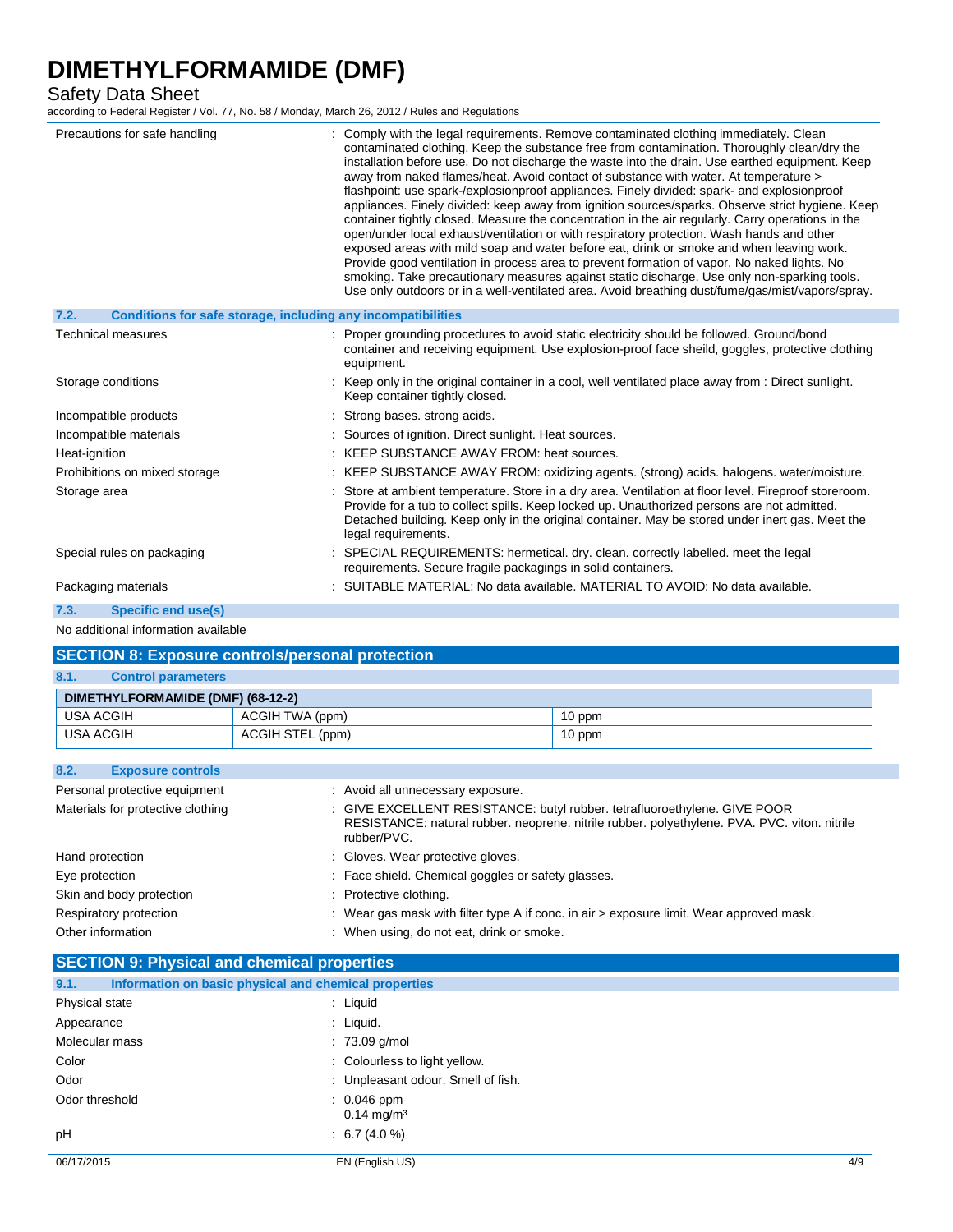## Safety Data Sheet

according to Federal Register / Vol. 77, No. 58 / Monday, March 26, 2012 / Rules and Regulations

| pH solution                                   | $: 4.0 \%$                                                                                                                                                                                                                                                                               |
|-----------------------------------------------|------------------------------------------------------------------------------------------------------------------------------------------------------------------------------------------------------------------------------------------------------------------------------------------|
| Relative evaporation rate (butyl acetate=1)   | : 0.17                                                                                                                                                                                                                                                                                   |
| Relative evaporation rate (ether=1)           | : 60                                                                                                                                                                                                                                                                                     |
| Melting point                                 | $: -61 °C$                                                                                                                                                                                                                                                                               |
| Freezing point                                | : No data available                                                                                                                                                                                                                                                                      |
| Boiling point                                 | : 153 °C                                                                                                                                                                                                                                                                                 |
| Flash point                                   | : 58 °C                                                                                                                                                                                                                                                                                  |
| Critical temperature                          | : 370 °C                                                                                                                                                                                                                                                                                 |
| Self ignition temperature                     | : 440 °C                                                                                                                                                                                                                                                                                 |
| Decomposition temperature                     | : 350 °C                                                                                                                                                                                                                                                                                 |
| Flammability (solid, gas)                     | : No data available                                                                                                                                                                                                                                                                      |
| Vapor pressure                                | $: 3.8$ hPa                                                                                                                                                                                                                                                                              |
| Vapor pressure at 50 °C                       | $: 25$ hPa                                                                                                                                                                                                                                                                               |
| Critical pressure                             | : 44066 hPa                                                                                                                                                                                                                                                                              |
| Relative vapor density at 20 °C               | : 2.5                                                                                                                                                                                                                                                                                    |
| Relative density                              | : 0.95                                                                                                                                                                                                                                                                                   |
| Relative density of saturated gas/air mixture | : 1.0                                                                                                                                                                                                                                                                                    |
| Density                                       | : 950 kg/m <sup>3</sup>                                                                                                                                                                                                                                                                  |
| Solubility                                    | Soluble in water. Soluble in ethanol. Soluble in ether. Soluble in acetone. Soluble in aromatic<br>hydrocarbons. Soluble in chloroform. Soluble in tetrachloromethane. Soluble in dimethyl<br>sulfoxide.<br>Water: Complete<br>Ethanol: Complete<br>Ether: Complete<br>Acetone: Complete |
| Log Pow                                       | : -1.01 (Experimental value)                                                                                                                                                                                                                                                             |
| Log Kow                                       | : No data available                                                                                                                                                                                                                                                                      |
| Viscosity, kinematic                          | : No data available                                                                                                                                                                                                                                                                      |
| Viscosity, dynamic                            | : $0.0008$ Pa.s (25 °C)                                                                                                                                                                                                                                                                  |
| <b>Explosive properties</b>                   | : No data available                                                                                                                                                                                                                                                                      |
| Oxidizing properties                          | : No data available                                                                                                                                                                                                                                                                      |
| Explosive limits                              | $: 2.2 - 16$ vol %                                                                                                                                                                                                                                                                       |
|                                               | 70 - 500 g/m <sup>3</sup>                                                                                                                                                                                                                                                                |
| 9.2.<br><b>Other information</b>              |                                                                                                                                                                                                                                                                                          |
| Specific conductivity                         | $: 6 \mu S/m$                                                                                                                                                                                                                                                                            |
| Saturation concentration                      | : $12 \frac{g}{m^3}$                                                                                                                                                                                                                                                                     |
| VOC content                                   | $: 100 \%$                                                                                                                                                                                                                                                                               |
| Other properties                              | : Gas/vapour heavier than air at 20°C. Clear. Hygroscopic. Slightly volatile.                                                                                                                                                                                                            |

## **SECTION 10: Stability and reactivity**

### **10.1. Reactivity**

Decomposes slowly on exposure to water (moisture): release of highly flammable gases/vapours (dimethylamine) and release of corrosive products (formic acid). On heating: release of highly flammable gases/vapours (dimethylamine). On burning: release of toxic and corrosive gases/vapours (nitrous vapours, carbon monoxide - carbon dioxide). Violent to explosive reaction with many compounds e.g.: with (strong) oxidizers and with (some) halogens.

#### **10.2. Chemical stability**

Hygroscopic. Not established. Flammable liquid and vapor. May form flammable/explosive vapor-air mixture.

#### **10.3. Possibility of hazardous reactions**

Not established.

#### **10.4. Conditions to avoid**

Direct sunlight. Extremely high or low temperatures. Open flame. Overheating. Heat. Sparks.

## **10.5. Incompatible materials**

strong acids. Strong bases.

### **10.6. Hazardous decomposition products**

fume. Carbon monoxide. Carbon dioxide. May release flammable gases.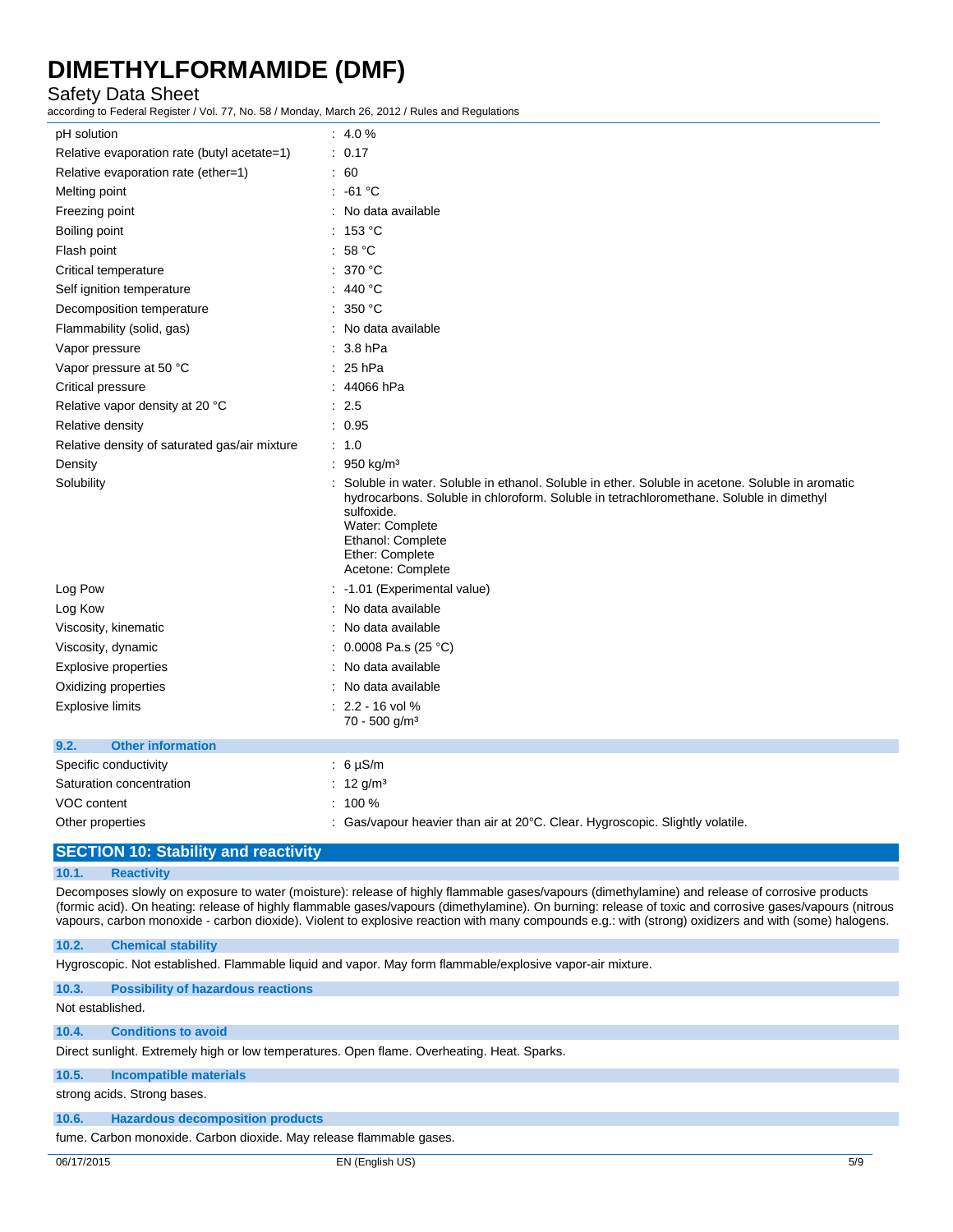## Safety Data Sheet

according to Federal Register / Vol. 77, No. 58 / Monday, March 26, 2012 / Rules and Regulations

### **SECTION 11: Toxicological information**

### **11.1. Information on toxicological effects**

| Acute toxicity                                         | : Harmful in contact with skin. Harmful if inhaled.                                                                                                                                                                                                                                                  |
|--------------------------------------------------------|------------------------------------------------------------------------------------------------------------------------------------------------------------------------------------------------------------------------------------------------------------------------------------------------------|
| DIMETHYLFORMAMIDE (DMF) ( \f )68-12-2                  |                                                                                                                                                                                                                                                                                                      |
| LD50 oral rat                                          | > 2000 mg/kg (Rat)                                                                                                                                                                                                                                                                                   |
| LD50 dermal rat                                        | 1100 mg/kg (Rat)                                                                                                                                                                                                                                                                                     |
| LC50 inhalation rat (mg/l)                             | 5.9 mg/l/4h (Rat)                                                                                                                                                                                                                                                                                    |
| LC50 inhalation rat (ppm)                              | 1948 ppm/4h (Rat)                                                                                                                                                                                                                                                                                    |
| Skin corrosion/irritation                              | : Not classified                                                                                                                                                                                                                                                                                     |
|                                                        | pH: 6.7 (4.0 %)                                                                                                                                                                                                                                                                                      |
| Serious eye damage/irritation                          | : Not classified                                                                                                                                                                                                                                                                                     |
|                                                        | pH: 6.7 (4.0 %)                                                                                                                                                                                                                                                                                      |
| Respiratory or skin sensitization                      | Not classified                                                                                                                                                                                                                                                                                       |
| Germ cell mutagenicity                                 | Not classified                                                                                                                                                                                                                                                                                       |
| Carcinogenicity                                        | Not classified                                                                                                                                                                                                                                                                                       |
| DIMETHYLFORMAMIDE (DMF) (68-12-2)                      |                                                                                                                                                                                                                                                                                                      |
| IARC group                                             | 3 - Not Classifiable                                                                                                                                                                                                                                                                                 |
| Reproductive toxicity                                  | : Not classified                                                                                                                                                                                                                                                                                     |
| Specific target organ toxicity (single exposure)       | : Not classified                                                                                                                                                                                                                                                                                     |
| Specific target organ toxicity (repeated<br>exposure)  | : Not classified                                                                                                                                                                                                                                                                                     |
| Aspiration hazard                                      | Not classified                                                                                                                                                                                                                                                                                       |
| Potential Adverse human health effects and<br>symptoms | Based on available data, the classification criteria are not met. Harmful in contact with skin.<br>Harmful if inhaled.                                                                                                                                                                               |
| Symptoms/injuries after inhalation                     | EXPOSURE TO HIGH CONCENTRATIONS: Coughing. Nausea. Vomiting. Abdominal pain.<br>Dizziness. Excited/restless. High arterial pressure. Feeling of weakness. Enlargement/affection<br>of the liver. Danger of serious damage to health by prolonged exposure through inhalation.<br>Harmful if inhaled. |
| Symptoms/injuries after skin contact                   | Slight irritation. Dry skin. Symptoms similar to those listed under inhalation. Repeated exposure<br>to this material can result in absorption through skin causing significant health hazard. Harmful in<br>contact with skin.                                                                      |
| Symptoms/injuries after eye contact                    | Irritation of the eye tissue. Conjunctivitis. Inflammation/damage of the eye tissue.                                                                                                                                                                                                                 |
| Symptoms/injuries after ingestion                      | No data available.                                                                                                                                                                                                                                                                                   |
| Chronic symptoms                                       | ON CONTINUOUS/REPEATED EXPOSURE/CONTACT: Tingling/irritation of the skin. Skin<br>rash/inflammation. Headache. Gastrointestinal complaints. Loss of appetite. Risk of testicular<br>tumors. Possible premature birth. Cardiac and blood circulation effects. Promotes the clotting of                |

| <b>SECTION 12: Ecological information</b> |                                                                                                                                                                                                                                                                                                                                                                           |
|-------------------------------------------|---------------------------------------------------------------------------------------------------------------------------------------------------------------------------------------------------------------------------------------------------------------------------------------------------------------------------------------------------------------------------|
| 12.1.<br><b>Toxicity</b>                  |                                                                                                                                                                                                                                                                                                                                                                           |
| Ecology - general                         | : Classification concerning the environment: not applicable.                                                                                                                                                                                                                                                                                                              |
| Ecology - air                             | $\therefore$ TA-Luft Klasse 5.2.7.1.3.                                                                                                                                                                                                                                                                                                                                    |
| Ecology - water                           | : Mild water pollutant (surface water). Affects the self-cleaning capacity of surface water. Ground<br>water pollutant. Not harmful to fishes (LC50(96h) >1000 mg/l). Not harmful to invertebrates<br>(Daphnia) (EC50 (48h) > 1000 mg/l). Practically non-toxic to algae (EC50 >100 mg/l). Not<br>harmful to bacteria (EC50 >1000 mg/l). Not harmful to activated sludge. |

| DIMETHYLFORMAMIDE (DMF) (68-12-2) |                                                       |
|-----------------------------------|-------------------------------------------------------|
| LC50 fish 1                       | 9800 mg/l 96 h; Salmo gairdneri (Oncorhynchus mykiss) |
| EC50 Daphnia 1                    | 1300 mg/l (48 h; Daphnia magna)                       |
| LC50 fish 2                       | 6300 mg/l (96 h; Lepomis macrochirus)                 |
| TLM fish 1                        | 10.2 ppm 96 h; Salmo gairdneri (Oncorhynchus mykiss)  |
| Threshold limit algae 1           | 10 mg/l (Scenedesmus quadricauda)                     |
| Threshold limit algae 2           | 0.5 mg/l (Selenastrum capricornutum)                  |

blood.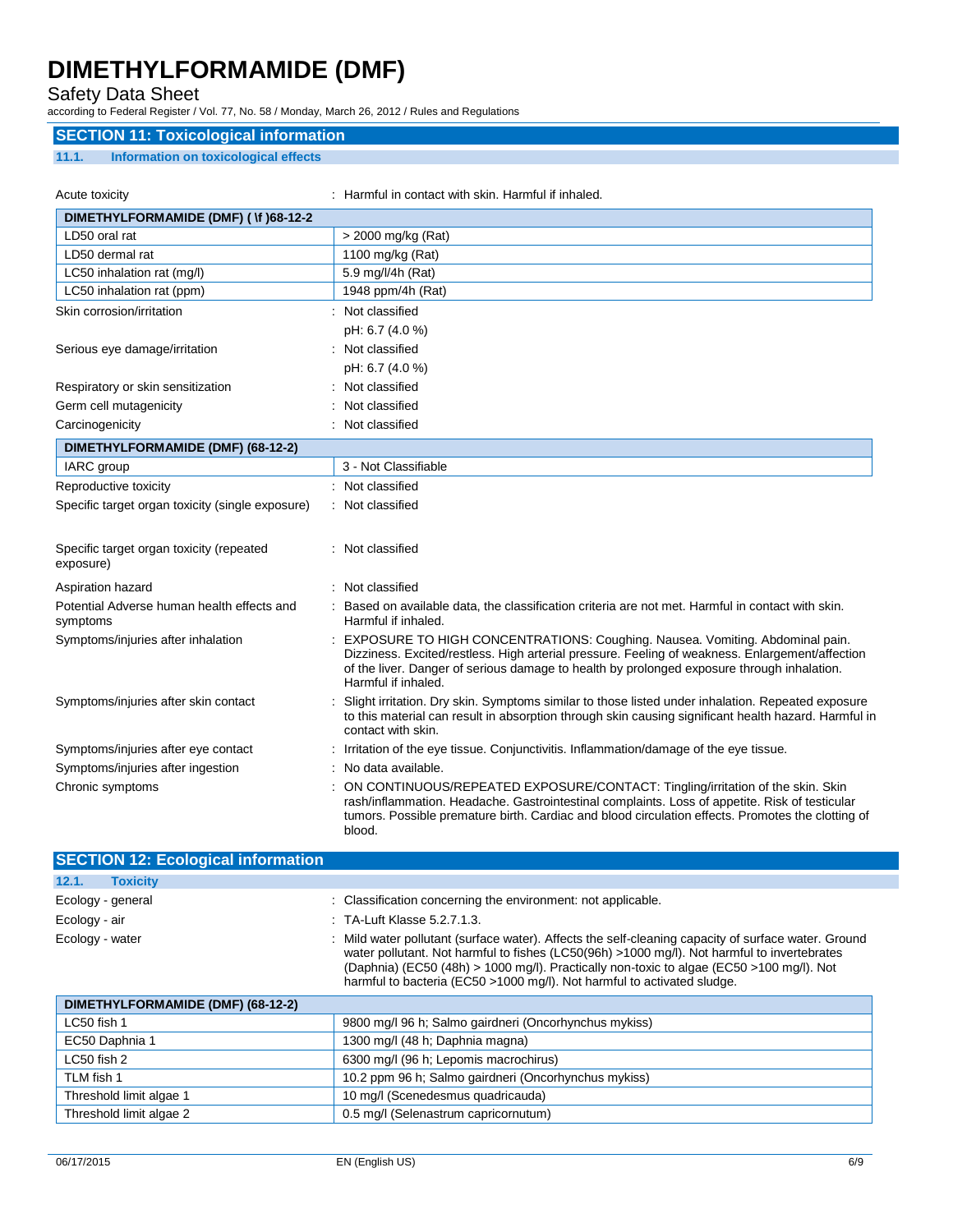## Safety Data Sheet

according to Federal Register / Vol. 77, No. 58 / Monday, March 26, 2012 / Rules and Regulations

| 12.2.<br><b>Persistence and degradability</b>       |                                                                                                                                                                                                                                                                                                                                                                                                                                                                                                                                                                                                                                                                                                                                                                                                                       |
|-----------------------------------------------------|-----------------------------------------------------------------------------------------------------------------------------------------------------------------------------------------------------------------------------------------------------------------------------------------------------------------------------------------------------------------------------------------------------------------------------------------------------------------------------------------------------------------------------------------------------------------------------------------------------------------------------------------------------------------------------------------------------------------------------------------------------------------------------------------------------------------------|
| DIMETHYLFORMAMIDE (DMF) (68-12-2)                   |                                                                                                                                                                                                                                                                                                                                                                                                                                                                                                                                                                                                                                                                                                                                                                                                                       |
| Persistence and degradability                       | Readily biodegradable in water. Biodegradable in the soil. Photodegradation in the air. Not<br>established.                                                                                                                                                                                                                                                                                                                                                                                                                                                                                                                                                                                                                                                                                                           |
| Biochemical oxygen demand (BOD)                     | $0.9$ g O <sup>2</sup> /g substance                                                                                                                                                                                                                                                                                                                                                                                                                                                                                                                                                                                                                                                                                                                                                                                   |
| Chemical oxygen demand (COD)                        | 0.3645 g $O^2/g$ substance                                                                                                                                                                                                                                                                                                                                                                                                                                                                                                                                                                                                                                                                                                                                                                                            |
| ThOD                                                | 1.863 g O <sup>2</sup> /g substance                                                                                                                                                                                                                                                                                                                                                                                                                                                                                                                                                                                                                                                                                                                                                                                   |
| BOD (% of ThOD)                                     | 0.49 % ThOD                                                                                                                                                                                                                                                                                                                                                                                                                                                                                                                                                                                                                                                                                                                                                                                                           |
| <b>Bioaccumulative potential</b><br>12.3.           |                                                                                                                                                                                                                                                                                                                                                                                                                                                                                                                                                                                                                                                                                                                                                                                                                       |
| DIMETHYLFORMAMIDE (DMF) (68-12-2)                   |                                                                                                                                                                                                                                                                                                                                                                                                                                                                                                                                                                                                                                                                                                                                                                                                                       |
| BCF fish 1                                          | 0.3-1.2, Cyprinus carpio; Test duration: 8 weeks                                                                                                                                                                                                                                                                                                                                                                                                                                                                                                                                                                                                                                                                                                                                                                      |
| Log Pow                                             | -1.01 (Experimental value)                                                                                                                                                                                                                                                                                                                                                                                                                                                                                                                                                                                                                                                                                                                                                                                            |
| Bioaccumulative potential                           | Bioaccumulation: not applicable. Not established.                                                                                                                                                                                                                                                                                                                                                                                                                                                                                                                                                                                                                                                                                                                                                                     |
| 12.4.<br><b>Mobility in soil</b>                    |                                                                                                                                                                                                                                                                                                                                                                                                                                                                                                                                                                                                                                                                                                                                                                                                                       |
| DIMETHYLFORMAMIDE (DMF) (68-12-2)                   |                                                                                                                                                                                                                                                                                                                                                                                                                                                                                                                                                                                                                                                                                                                                                                                                                       |
| Surface tension                                     | 0.036 N/m (25 °C)                                                                                                                                                                                                                                                                                                                                                                                                                                                                                                                                                                                                                                                                                                                                                                                                     |
|                                                     |                                                                                                                                                                                                                                                                                                                                                                                                                                                                                                                                                                                                                                                                                                                                                                                                                       |
| 12.5.<br><b>Other adverse effects</b>               |                                                                                                                                                                                                                                                                                                                                                                                                                                                                                                                                                                                                                                                                                                                                                                                                                       |
| Other information                                   | : Avoid release to the environment.                                                                                                                                                                                                                                                                                                                                                                                                                                                                                                                                                                                                                                                                                                                                                                                   |
| <b>SECTION 13: Disposal considerations</b>          |                                                                                                                                                                                                                                                                                                                                                                                                                                                                                                                                                                                                                                                                                                                                                                                                                       |
| 13.1.<br><b>Waste treatment methods</b>             |                                                                                                                                                                                                                                                                                                                                                                                                                                                                                                                                                                                                                                                                                                                                                                                                                       |
| Waste disposal recommendations                      | Remove waste in accordance with local and/or national regulations. Hazardous waste shall not<br>be mixed together with other waste. Different types of hazardous waste shall not be mixed<br>together if this may entail a risk of pollution or create problems for the further management of the<br>waste. Hazardous waste shall be managed responsibly. All entities that store, transport or handle<br>hazardous waste shall take the necessary measures to prevent risks of pollution or damage to<br>people or animals. Recycle by distillation. Remove to an authorized waste incinerator for<br>solvents with energy recovery. Do not discharge into surface water. Dispose in a safe manner in<br>accordance with local/national regulations. Dispose of contents/container to local, federal<br>regulations. |
| Additional information                              | : Hazardous waste according to Directive 2008/98/EC. Handle empty containers with care<br>because residual vapors are flammable.                                                                                                                                                                                                                                                                                                                                                                                                                                                                                                                                                                                                                                                                                      |
| Ecology - waste materials                           | : Avoid release to the environment.                                                                                                                                                                                                                                                                                                                                                                                                                                                                                                                                                                                                                                                                                                                                                                                   |
| <b>SECTION 14: Transport information</b>            |                                                                                                                                                                                                                                                                                                                                                                                                                                                                                                                                                                                                                                                                                                                                                                                                                       |
| In accordance with DOT                              |                                                                                                                                                                                                                                                                                                                                                                                                                                                                                                                                                                                                                                                                                                                                                                                                                       |
| No dangerous good in sense of transport regulations |                                                                                                                                                                                                                                                                                                                                                                                                                                                                                                                                                                                                                                                                                                                                                                                                                       |
| <b>Additional information</b>                       |                                                                                                                                                                                                                                                                                                                                                                                                                                                                                                                                                                                                                                                                                                                                                                                                                       |
| Other information                                   | : No supplementary information available.                                                                                                                                                                                                                                                                                                                                                                                                                                                                                                                                                                                                                                                                                                                                                                             |
| State during transport (ADR-RID)                    | $:$ as liquid.                                                                                                                                                                                                                                                                                                                                                                                                                                                                                                                                                                                                                                                                                                                                                                                                        |
| ADR                                                 |                                                                                                                                                                                                                                                                                                                                                                                                                                                                                                                                                                                                                                                                                                                                                                                                                       |
| Transport document description                      | : UN 2265, 3, III, (D/E)                                                                                                                                                                                                                                                                                                                                                                                                                                                                                                                                                                                                                                                                                                                                                                                              |
| Booking aroun (ADD)                                 | $-111$                                                                                                                                                                                                                                                                                                                                                                                                                                                                                                                                                                                                                                                                                                                                                                                                                |

| Packing group (ADR)                       | : III       |
|-------------------------------------------|-------------|
| Class (ADR)                               | $\cdot$ 3 – |
| Hazard identification number (Kemler No.) | $\cdot$ 30  |
| Classification code (ADR)                 | : F1        |
| Danger labels (ADR)                       | $\cdot$ 3 - |



: 3 - Flammable liquid

 $: 30$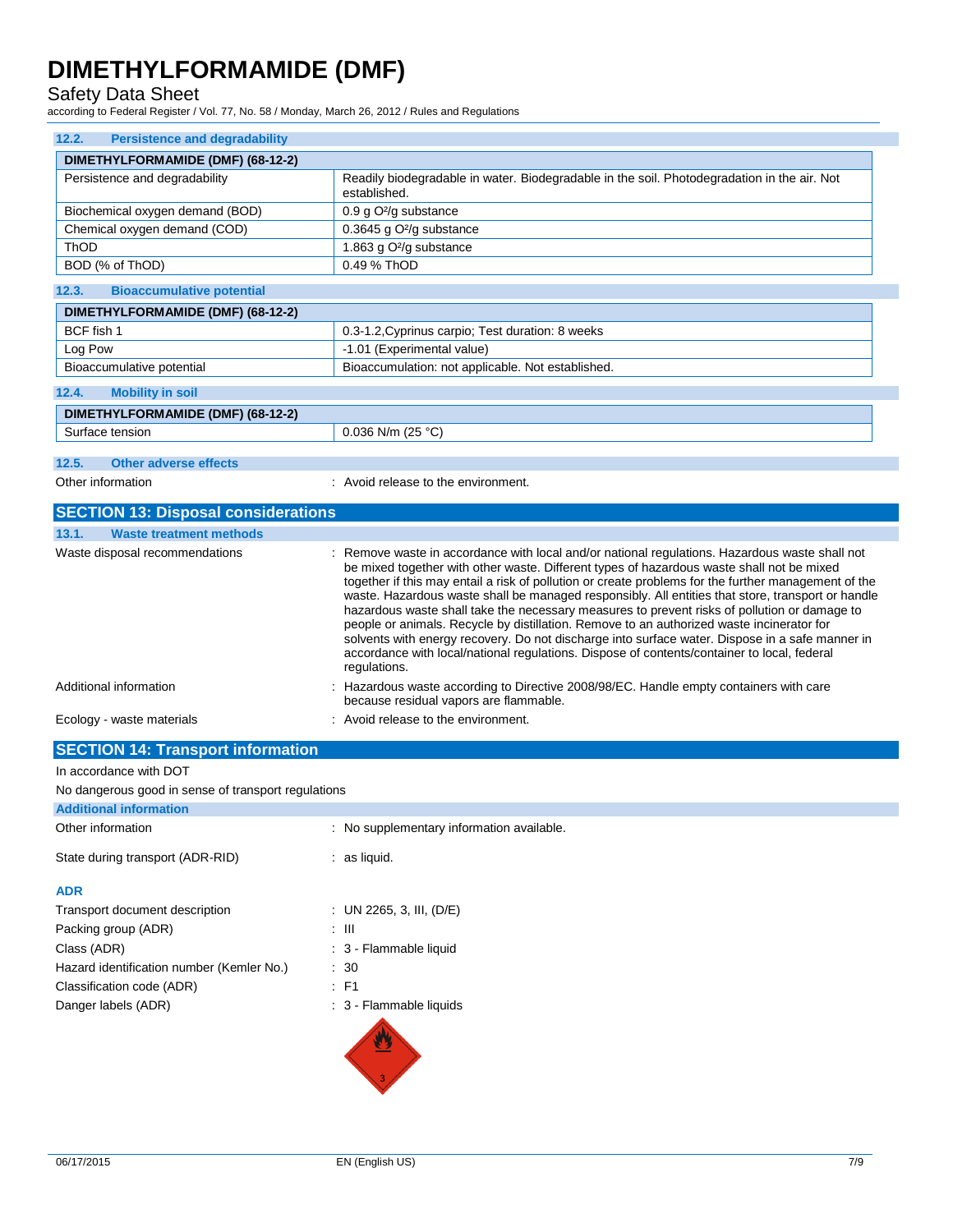Safety Data Sheet

according to Federal Register / Vol. 77, No. 58 / Monday, March 26, 2012 / Rules and Regulations

| Orange plates           | 30                      |
|-------------------------|-------------------------|
| Tunnel restriction code | 2265<br>D/E<br>t.       |
| <b>Transport by sea</b> |                         |
| UN-No. (IMDG)           | : 2265                  |
| Class (IMDG)            | : 3 - Flammable liquids |
| EmS-No. (1)             | $\pm$ F-E               |
| EmS-No. (2)             | : S-D                   |
| <b>Air transport</b>    |                         |
| UN-No.(IATA)            | : 2265                  |
| Class (IATA)            | : 3 - Flammable Liquids |
| Packing group (IATA)    | : III - Minor Danger    |
|                         |                         |

| <b>SECTION 15: Regulatory information</b>                                                                                                  |  |
|--------------------------------------------------------------------------------------------------------------------------------------------|--|
|                                                                                                                                            |  |
|                                                                                                                                            |  |
| Listed on the United States TSCA (Toxic Substances Control Act) inventory<br>Listed on SARA Section 313 (Specific toxic chemical listings) |  |
| 100 lb                                                                                                                                     |  |
|                                                                                                                                            |  |

#### **15.2. International regulations**

#### **CANADA**

No additional information available

### **EU-Regulations**

No additional information available

#### **Classification according to Regulation (EC) No. 1272/2008 [CLP]**

Flam. Liq. 3 H226 Repr. 1B Acute Tox. 3 (Inhalation) H331 Acute Tox. 4 (Dermal) H312<br>Eye Irrit. 2 H319 Eye Irrit. 2

Full text of H-phrases: see section 16

### **Classification according to Directive 67/548/EEC or 1999/45/EC**

Repr.Cat.2; R61 Xn; R20/21 Xi; R36

Full text of R-phrases: see section 16

## **15.2.2. National regulations**

No additional information available

**15.3. US State regulations**

| DIMETHYLFORMAMIDE (DMF)(68-12-2) |                                                                                                                                                           |
|----------------------------------|-----------------------------------------------------------------------------------------------------------------------------------------------------------|
| State or local regulations       | U.S. - Massachusetts - Right To Know List<br>U.S. - New Jersey - Right to Know Hazardous Substance List<br>U.S. - Pennsylvania - RTK (Right to Know) List |